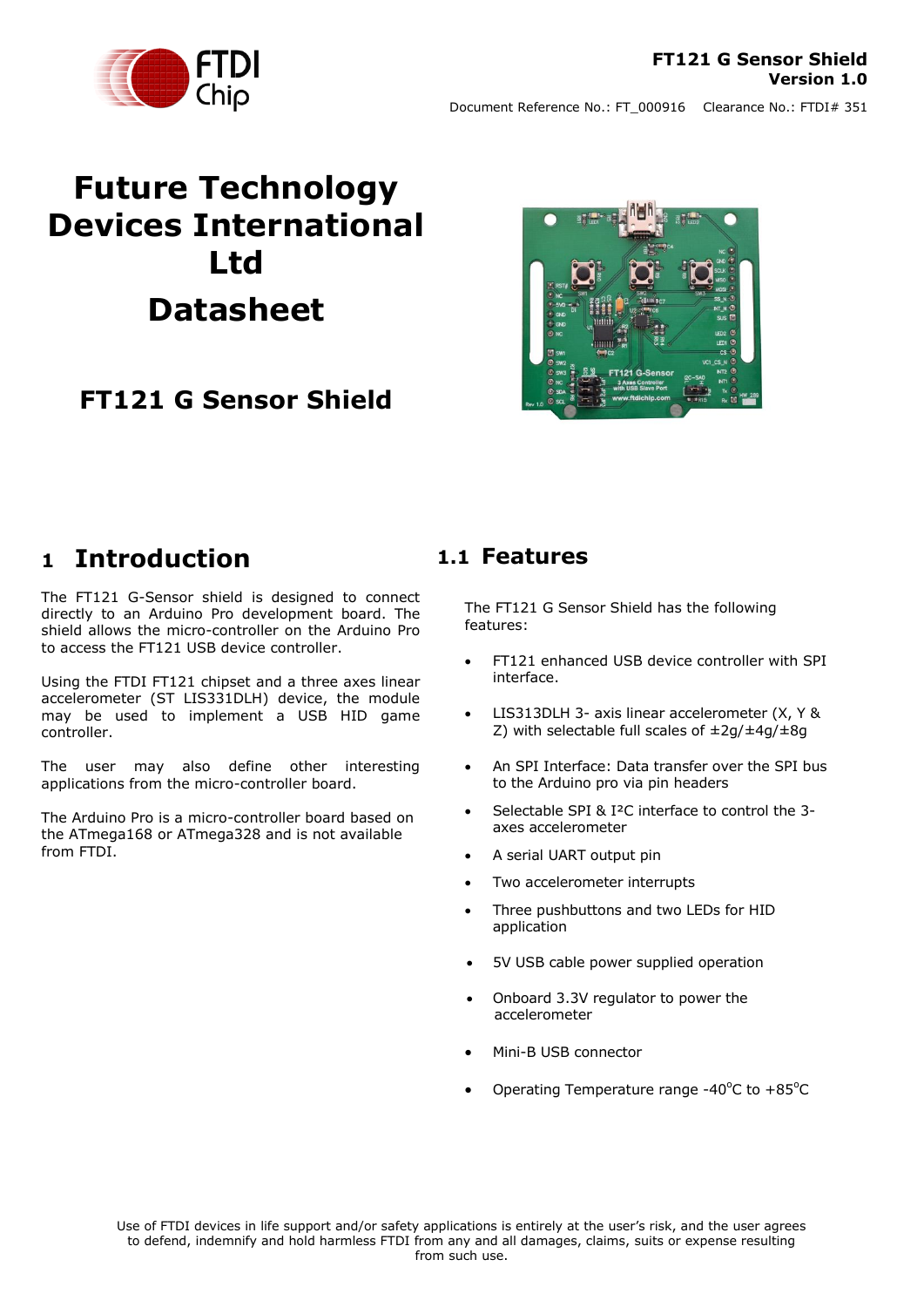

# <span id="page-1-0"></span>**2 Typical Applications**

The module may be used with the Arduino Pro for:

- USB HID controller
- USB Game controllers

# <span id="page-1-1"></span>**3 Ordering Information**

The module is sold as individual units as below:

| Part No.    | <b>Description</b>          |
|-------------|-----------------------------|
| VSHLD-FT121 | FT121 G-Sensor Shield Board |

<span id="page-1-2"></span>**Table 3-1 – Ordering information**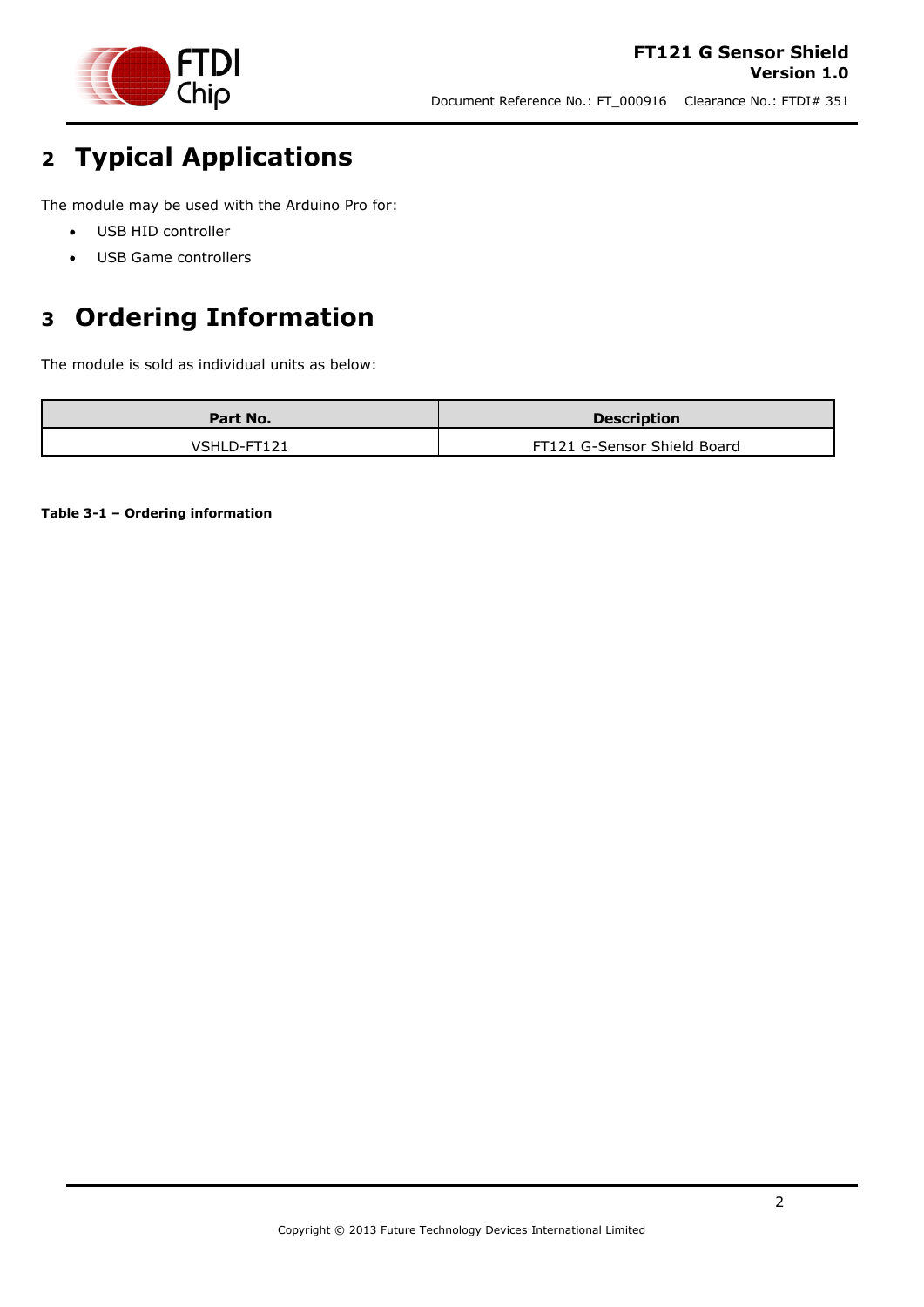

### **Table of Contents**

|              | 1.1 |  |
|--------------|-----|--|
| $\mathbf{z}$ |     |  |
| 3            |     |  |
| 4            |     |  |
|              | 4.1 |  |
|              | 4.2 |  |
| 5.           |     |  |
|              | 5.1 |  |
|              | 5.2 |  |
|              | 5.3 |  |
|              | 5.4 |  |
|              | 5.5 |  |
|              | 5.6 |  |
|              | 5.7 |  |
| 6            |     |  |
| 7            |     |  |
| 8            |     |  |
|              |     |  |
|              |     |  |
|              |     |  |
|              |     |  |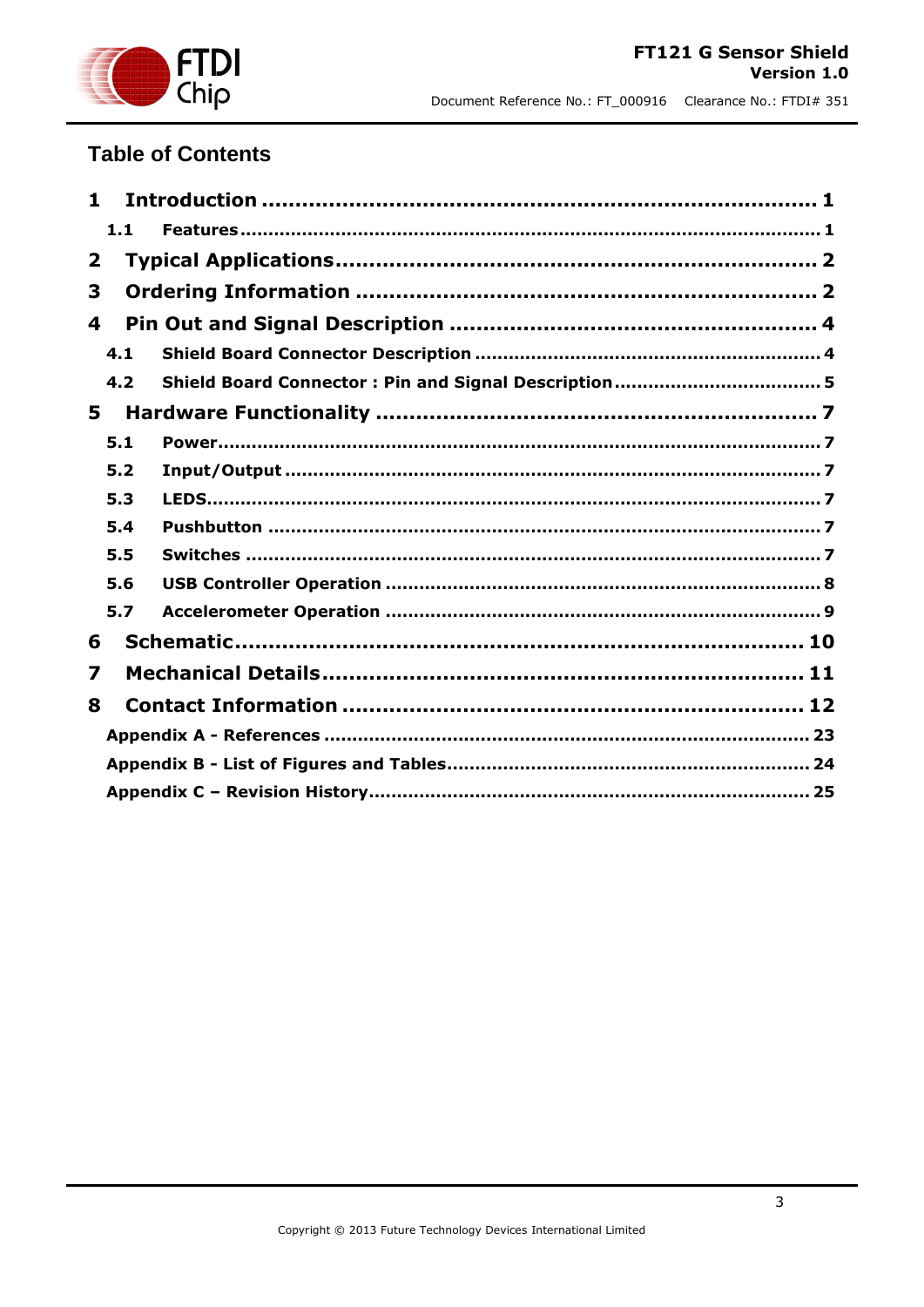**FTDI**<br>Chip

Document Reference No.: FT\_000916 Clearance No.: FTDI# 351

# <span id="page-3-0"></span>**4 Pin Out and Signal Description**

<span id="page-3-1"></span>**4.1 Shield Board Connector Description**

# $8.3<sub>0</sub>$ NП LED C<sub>1</sub> CS **Sensor** ww.ftdichip.com

**Figure 1 : Shield Board Top View**

<span id="page-3-2"></span>A detailed description of each pin out is given in the next section.

| <b>CONNECTOR</b> | <b>FUNCTION</b>           |
|------------------|---------------------------|
| CN <sub>2</sub>  | <b>USB Port Connector</b> |
| J1               | Interface to Arduino Pro  |
| J2               | Interface to Arduino Pro  |
| J3               | Interface to Arduino Pro  |
| 34               | Interface to Arduino Pro  |

<span id="page-3-3"></span>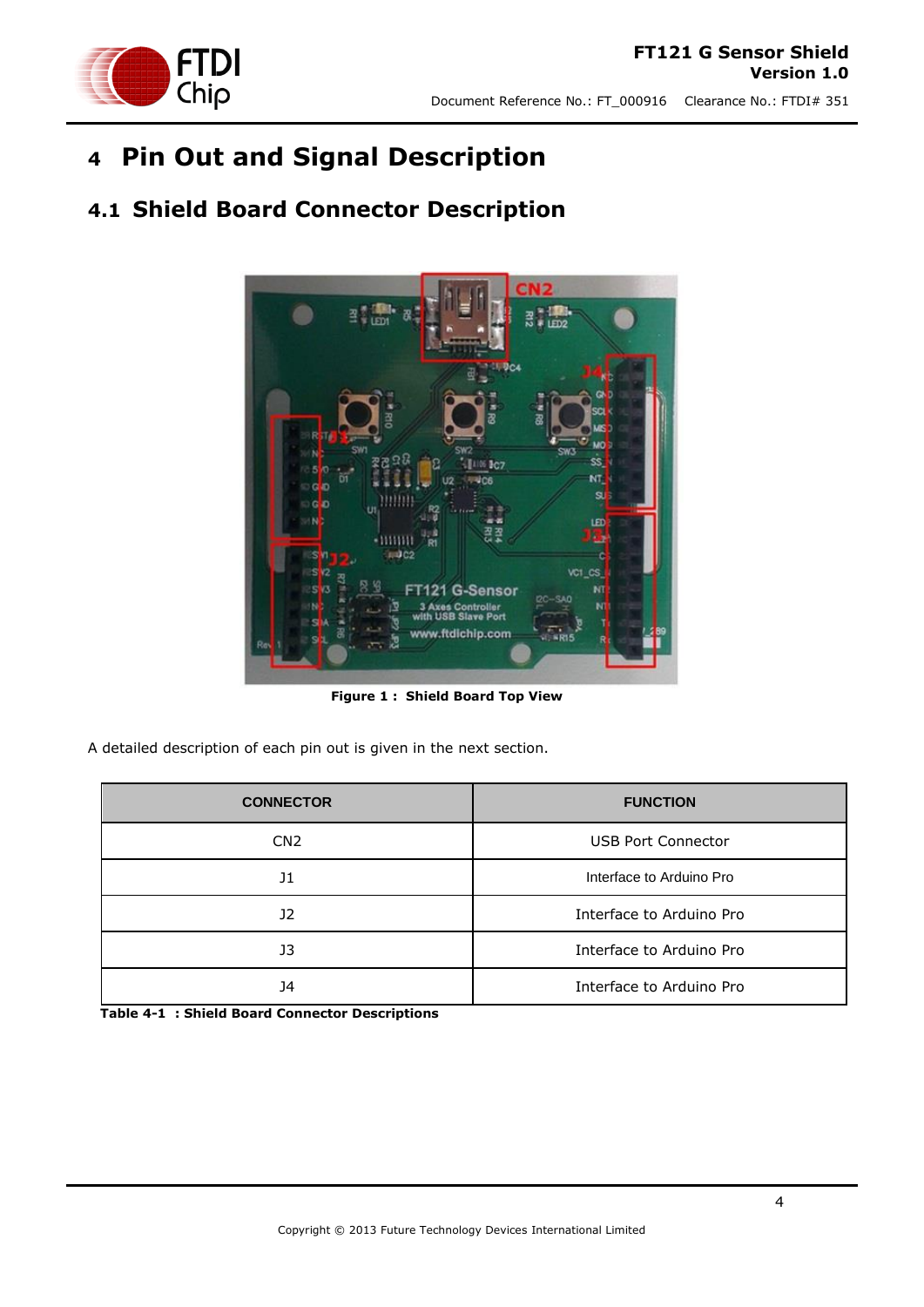

# <span id="page-4-0"></span>**4.2 Shield Board Connector : Pin and Signal Description**

| Pin No.  | <b>Name</b>      | <b>Type</b>              | <b>Description</b>                                                             |
|----------|------------------|--------------------------|--------------------------------------------------------------------------------|
| $J1-1$   | <b>RESET</b>     | $\bf{I}$                 | Reset for FT121                                                                |
| $J1-2$   | <b>NC</b>        | $\overline{\phantom{a}}$ | No Connection                                                                  |
| $J1-3$   | VCC5V            | P                        | 5V VBUS Power from USB connector                                               |
| $J1 - 4$ | <b>GND</b>       | P                        | Ground                                                                         |
| $J1-5$   | <b>GND</b>       | ${\sf P}$                | Ground                                                                         |
| $J1-6$   | <b>NC</b>        |                          | No Connection                                                                  |
| $J2-1$   | SW1              | O                        | Push button. Logic 0 output when pressed.                                      |
| $J2-2$   | SW <sub>2</sub>  | O                        | Push button. Logic 0 output when pressed.                                      |
| $J2-3$   | SW <sub>3</sub>  | $\circ$                  | Push button. Logic 0 output when pressed.                                      |
| $J2-4$   | <b>NC</b>        | $\overline{\phantom{0}}$ | No Connection                                                                  |
| $J2-5$   | <b>SDA</b>       | I/O                      | I2C Data                                                                       |
| $J2-6$   | <b>SCL</b>       | $\bf{I}$                 | <b>I2C Clock</b>                                                               |
| $J3-1$   | <b>RX</b>        | $\mathbf I$              | UART Data Receiver via the Arduino                                             |
| $J3-2$   | <b>TX</b>        | $\circ$                  | UART Data Transmitter via the Arduino                                          |
| $J3-3$   | INT1             | O                        | LIS331DLH Interrupt 1                                                          |
| $J3-4$   | INT <sub>2</sub> | $\circ$                  | LIS331DLH Interrupt 2                                                          |
| $J3-5$   | VC1_CS_N         | Ι                        | Reserve for VC1 Use                                                            |
| $J3-6$   | CS               | I                        | LIS331DLH SPI slave select input                                               |
| $J3-7$   |                  | $\bf I$                  | Blue LED. Active low to illuminate. Function defined by                        |
|          | LED1             |                          | external controller                                                            |
| $J3-8$   | LED <sub>2</sub> | I                        | Blue LED. Active low to illuminate. Function defined by<br>external controller |
| $J4-1$   | <b>SUSPEND</b>   | I, OD                    | FT121 Device suspend (output) and wakeup (input)                               |
| $J4-2$   | $INT_N$          | OD                       | Interrupt (Active Low)                                                         |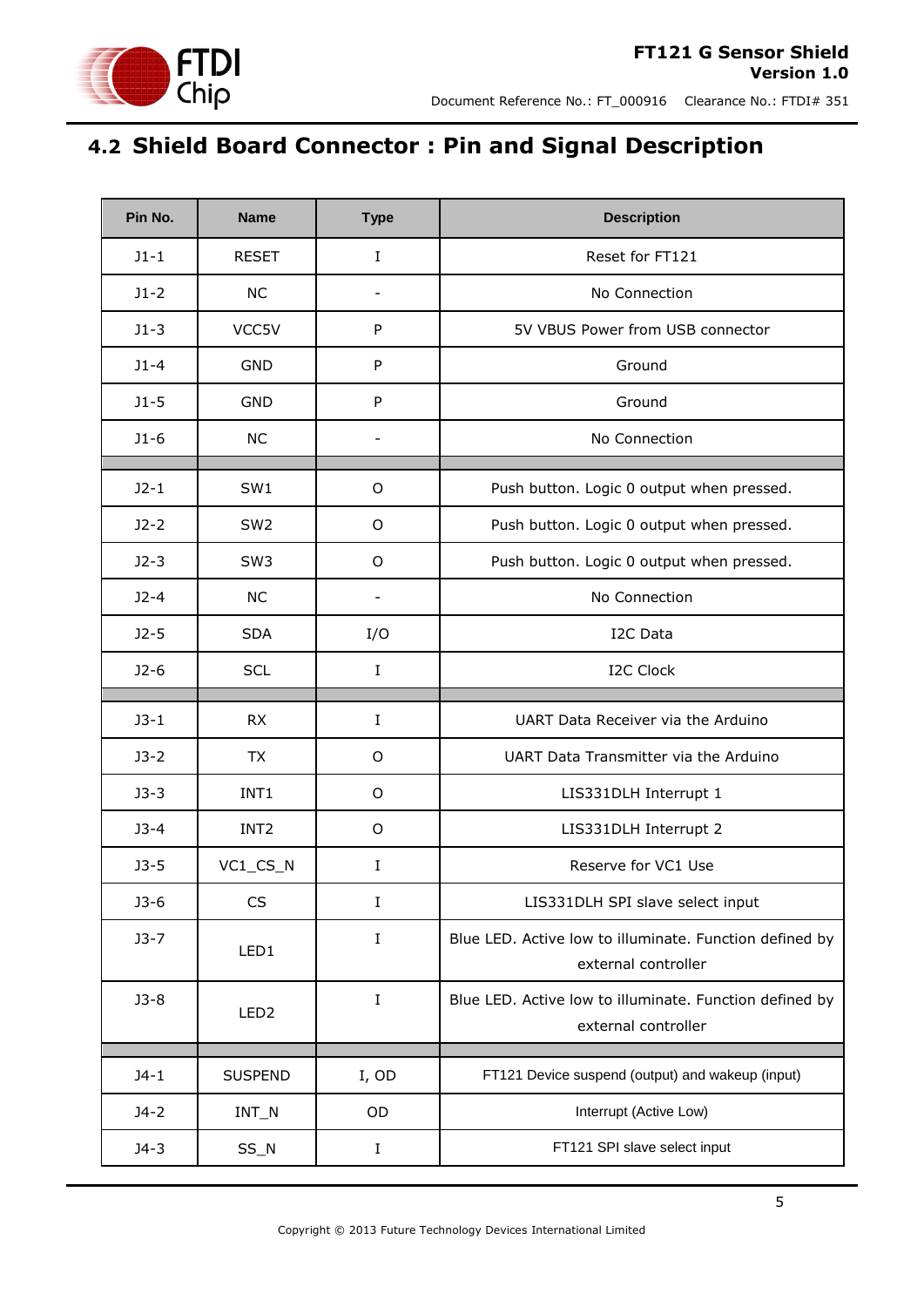

#### **FT121 G Sensor Shield Version 1.0**

Document Reference No.: FT\_000916 Clearance No.: FTDI# 351

| $J4 - 4$ | MOSI        |             | SPI Slave Input    |
|----------|-------------|-------------|--------------------|
| $34 - 5$ | MISO        | O           | SPI Slave Output   |
| Pin No.  | <b>Name</b> | <b>Type</b> | <b>Description</b> |
| $J4-6$   | <b>SCLK</b> |             | SPI Clock Input    |
|          |             |             |                    |
| $J4-7$   | <b>GND</b>  | P           | Ground             |

<span id="page-5-0"></span>**Table 4-2 : Pin Signal Descriptions**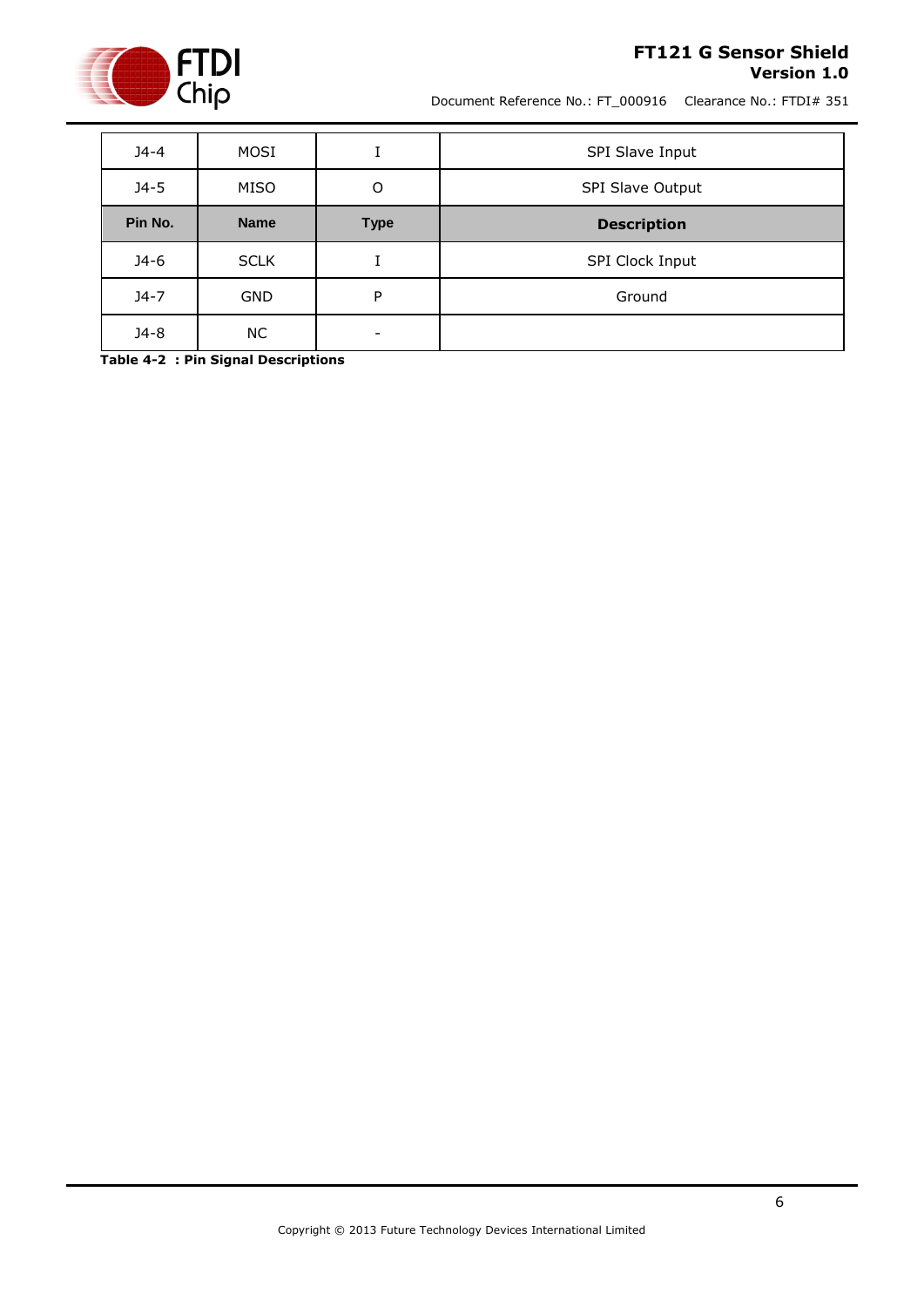

## <span id="page-6-0"></span>**5 Hardware Functionality**

### <span id="page-6-1"></span>**5.1 Power**

The 5V power from the USB cable is supplied to the G Sensor Shield and the Arduino Pro development board which controls the shield. This also supplies an onboard 3.3V regulator providing the power for the G-Sensor. The module will consume 20mA max.

### <span id="page-6-2"></span>**5.2 Input/Output**

The Arduino Pro development board is connected via pin headers. The USB controller and 3-axes accelerometer are accessed by the SPI interface between the boards. The 3-axes accelerometer can also be accessed by an I<sup>2</sup>C interface. The female header on the G-Sensor shield allows for stacking additional Arduino shields to perform additional applications. IO levels are 3.3V.

A Mini-B type USB connector to connect to the USB port from the host PC is also provided on the board.

### <span id="page-6-3"></span>**5.3 LEDS**

There are 2 LEDs on the shield board which may be controlled from the Arduino Pro GPIO signals. The function is defined by the application and may include indicating the X-axis directional movement or display debug. A logic 0 is required to illuminate the LED.

### <span id="page-6-4"></span>**5.4 Pushbutton**

There are 3 pushbuttons on the shield board which may be controlled from the Arduino Pro GPIO signals. The function is defined by the application and may be used in a game setting as the three buttons required for a game controller. The output is logic 1 until the button is pushed.

### <span id="page-6-5"></span>**5.5 Switches**

There are two methods to control the accelerometer. Using an SPI interface, or using an  $I^2C$  interface. JP1, JP2, JP3 are used to select the accelerometer control bus mode on the shield board.

| <b>Pin Number</b> | <b>Description</b>    |
|-------------------|-----------------------|
| Pin1-Pin2         | SPI Mode              |
| Pin2-Pin3         | T <sub>2</sub> C Mode |

<span id="page-6-6"></span>

|--|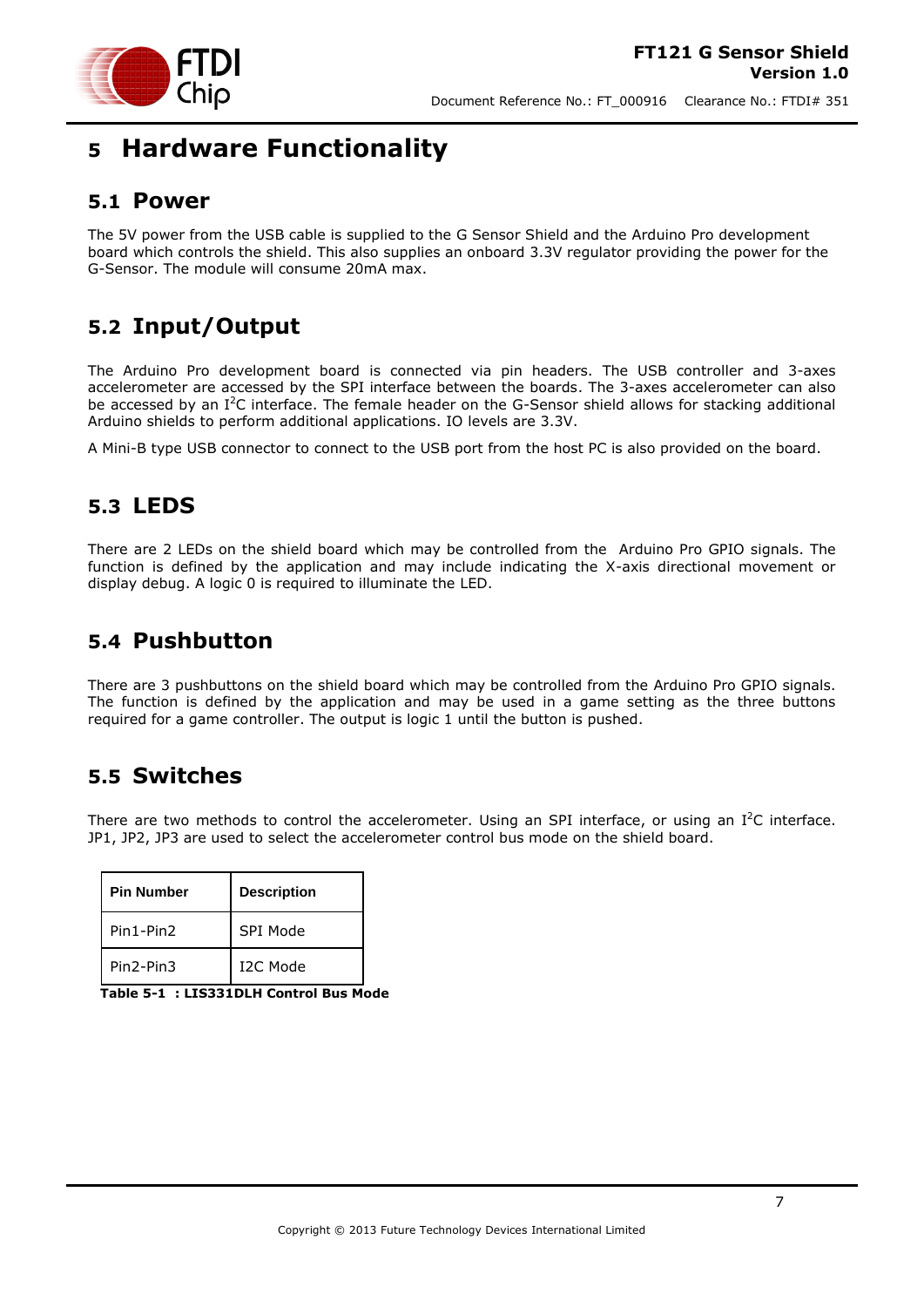

In I<sup>2</sup>C mode JP4 is used to set the device address. JP4 is not used in SPI mode.

| <b>Pin Number</b>                  | <b>Description</b> |
|------------------------------------|--------------------|
| Pin1-Pin2                          | SA0 High           |
| Pin <sub>2</sub> -Pin <sub>3</sub> | SAO Low            |

<span id="page-7-2"></span>**Table 5-2 : LIS331DLH I2C Device Address**

### <span id="page-7-0"></span>**5.6 USB Controller Operation**

The USB controller, the FTDI FT121 IC converts the USB bus data to SPI data. The SPI port is a slave to the Arduino Pro SPI Master. SPI Master and GPIO drivers are supplied with the Arduino Toolchain to allow programming and reading data over the SPI interface to the FT121 IC. Users can define standard USB protocol drivers such as HID, CDC class, etc, from the microcontroller.



<span id="page-7-1"></span>**Figure 2 : SPI Bus Communication**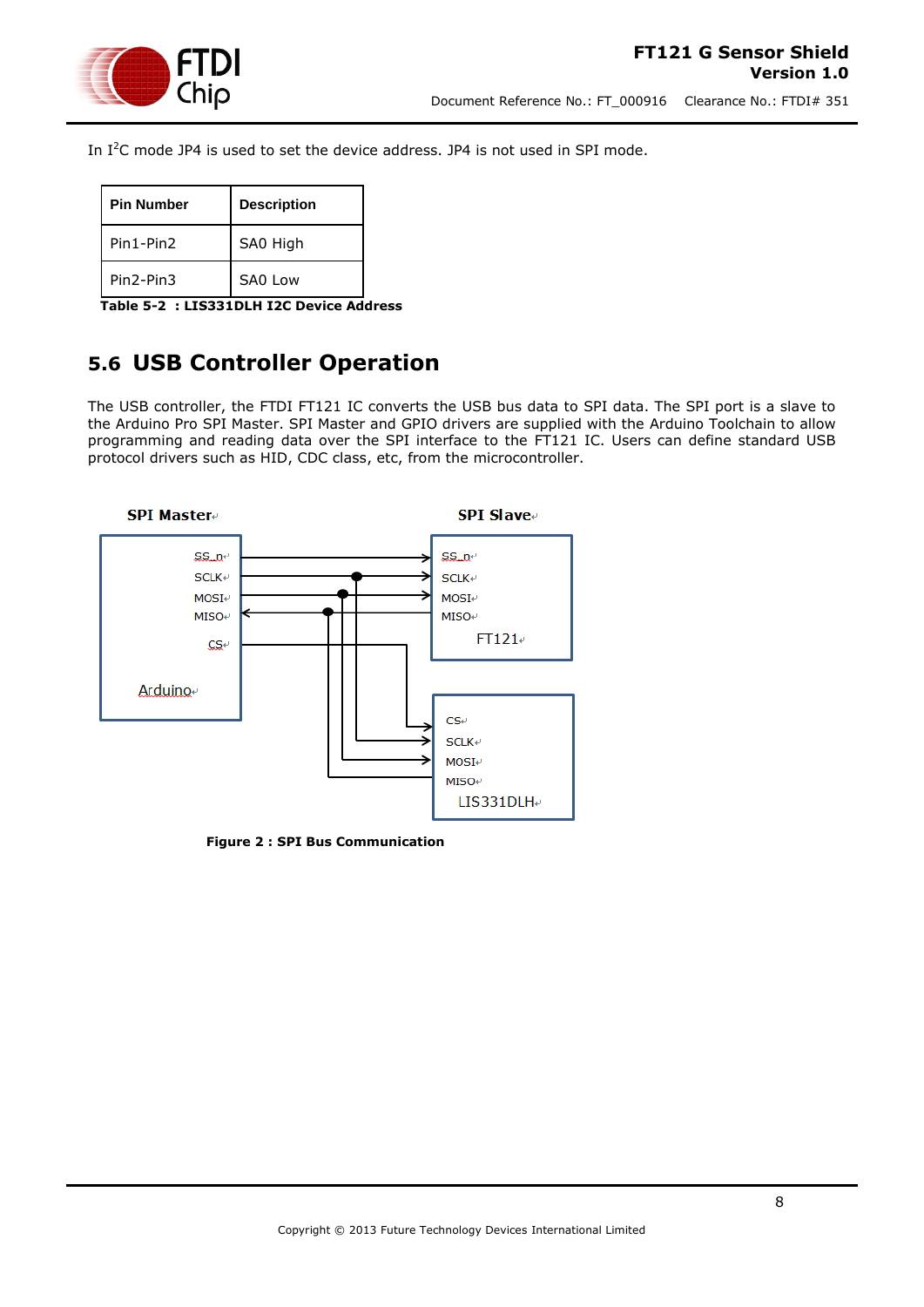

### <span id="page-8-0"></span>**5.7 Accelerometer Operation**

The accelerometer is an ST LIS331DLH, allowing the 3-axes movement information to be accessed through either the SPI bus or the  $I^2C$  bus. The interface is selectable by changing the jumpers JP1 to JP4 and setting the LIS331DLH chip select pin to high.



<span id="page-8-1"></span>**Figure 3 : LIS331DLH I<sup>2</sup>C Communication**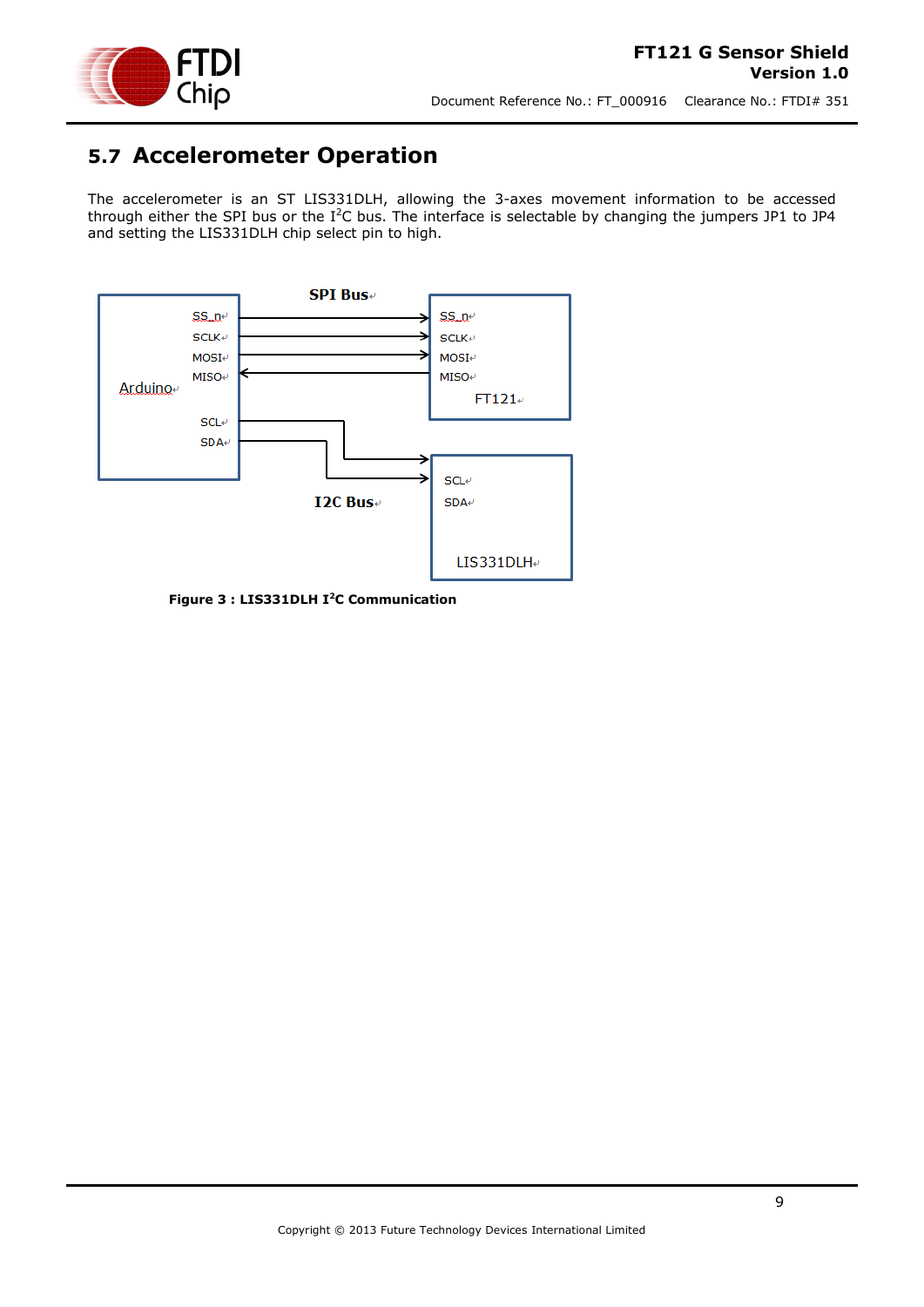

#### **FT121 G Sensor Shield Version 1.0**

Document Reference No.: FT\_000916 Clearance No.: FTDI# 351

# <span id="page-9-0"></span>**6 Schematic**



<span id="page-9-1"></span>**Figure 4 : Schematic**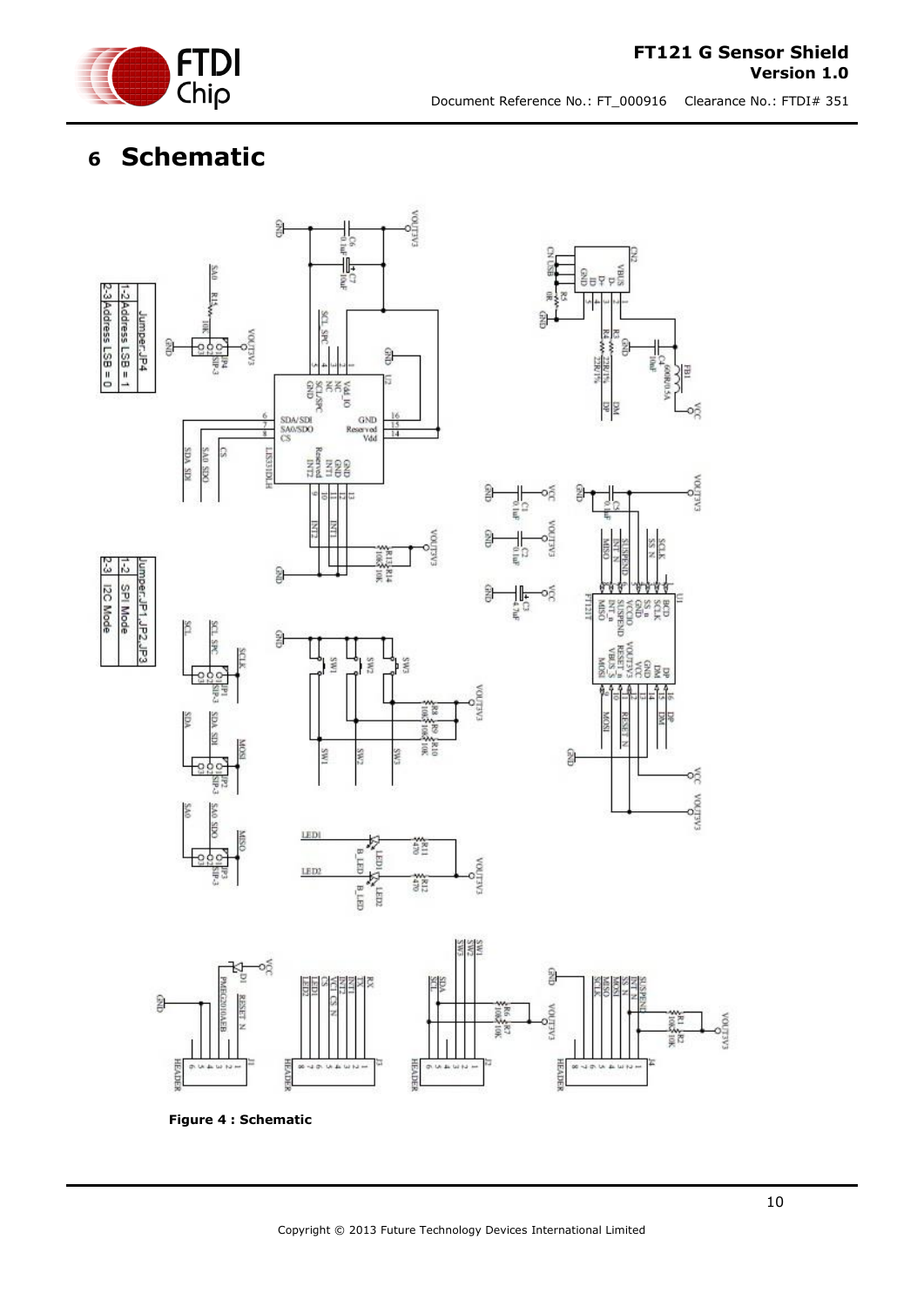

#### **FT121 G Sensor Shield Version 1.0**

Document Reference No.: FT\_000916 Clearance No.: FTDI# 351

# <span id="page-10-0"></span>**7 Mechanical Details**

The module dimensions in mm are:



<span id="page-10-1"></span>**Figure 5 : Mechanical Dimensions**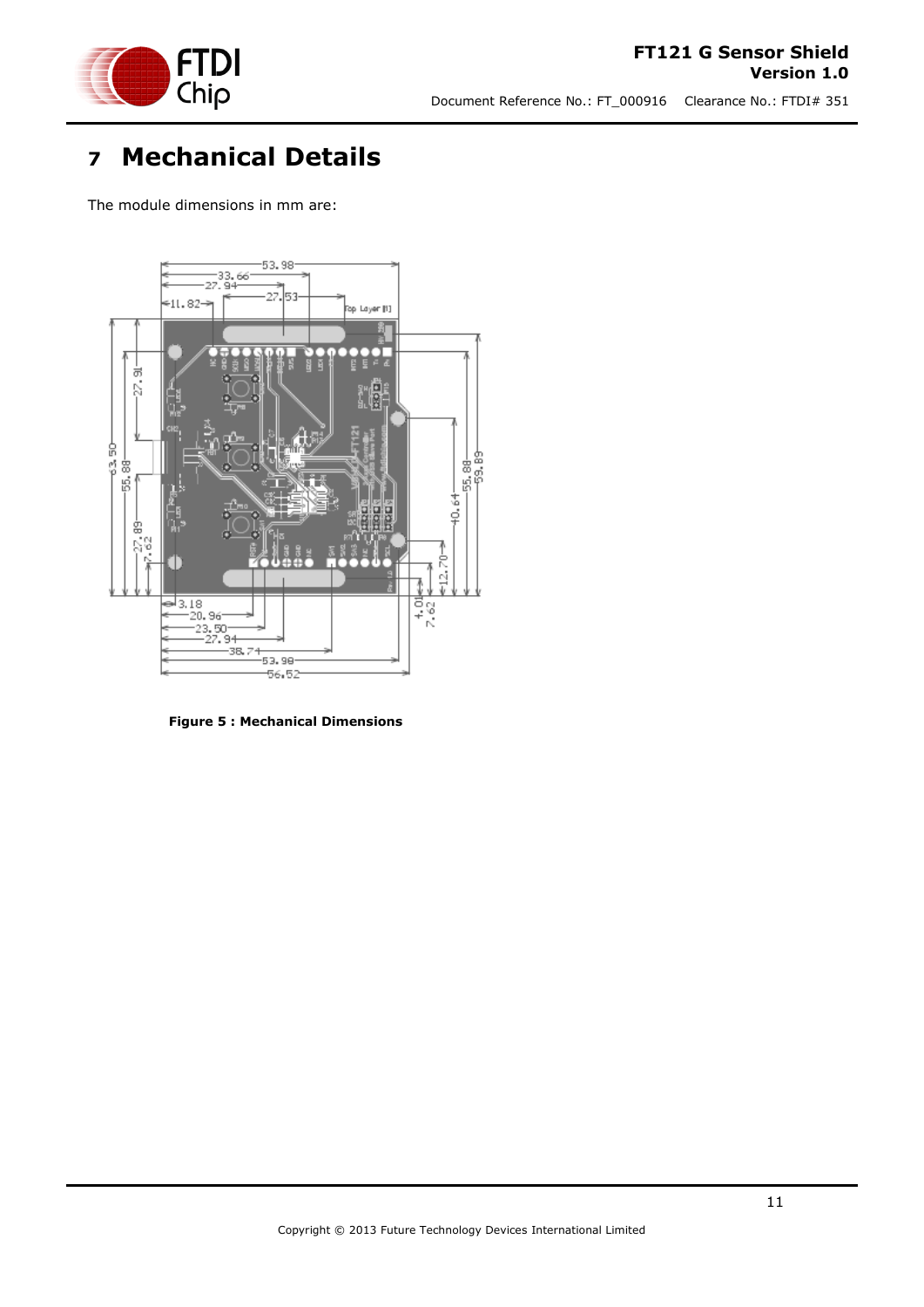

# <span id="page-11-0"></span>**8 Contact Information**

#### **Head Office – Glasgow, UK**

Unit 1, 2 Seaward Place, Centurion Business Park Glasgow G41 1HH United Kingdom Tel: +44 (0) 141 429 2777 Fax: +44 (0) 141 429 2758

E-mail (Sales) [sales1@ftdichip.com](mailto:sales1@ftdichip.com) E-mail (Support) [support1@ftdichip.com](mailto:support1@ftdichip.com) E-mail (General Enquiries) [admin1@ftdichip.com](mailto:admin1@ftdichip.com)

#### **Branch Office – Taipei, Taiwan**

2F, No. 516, Sec. 1, NeiHu Road Taipei 114 Taiwan , R.O.C. Tel: +886 (0) 2 8797 1330 Fax: +886 (0) 2 8751 9737

E-mail (Sales) [tw.sales1@ftdichip.com](mailto:tw.sales1@ftdichip.com) E-mail (General Enquiries) [tw.admin1@ftdichip.com](mailto:tw.admin1@ftdichip.com)

E-mail (Support) [tw.support1@ftdichip.com](mailto:tw.support1@ftdichip.com)

#### **Branch Office – Tigard, Oregon, USA**

7130 SW Fir Loop Tigard, OR 97223 USA Tel: +1 (503) 547 0988 Fax: +1 (503) 547 0987

E-Mail (Support) [us.support@ftdichip.com](mailto:us.support@ftdichip.com) E-Mail (General Enquiries) [us.admin@ftdichip.com](mailto:us.admin@ftdichip.com)

E-Mail (Sales) [us.sales@ftdichip.com](mailto:us.sales@ftdichip.com)

#### **Branch Office – Shanghai, China**

Room 1103, No. 666 West Huaihai Road, Changning District, Shanghai, 200052 China Tel: +86 (0)21 6235 1596 Fax: +86 (0)21 6235 1595

E-mail (Sales) [cn.sales@ftdichip.com](mailto:cn.sales@ftdichip.com) E-mail (Support) [cn.support@ftdichip.com](mailto:cn.support@ftdichip.com) E-mail (General Enquiries) [cn.admin@ftdichip.com](mailto:cn.admin@ftdichip.com)

#### **Web Site**

[http://ftdichip.com](http://ftdichip.com/)

#### **Distributor and Sales Representatives**

Please visit the Sales Network page of the [FTDI Web site](http://ftdichip.com/FTSalesNetwork.htm) for the contact details of our distributor(s) and sales representative(s) in your country.

System and equipment manufacturers and designers are responsible to ensure that their systems, and any Future Technology Devices International Ltd (FTDI) devices incorporated in their systems, meet all applicable safety, regulatory and system-level performance requirements. All application-related information in this document (including application descriptions, suggested FTDI devices and other materials) is provided for reference only. While FTDI has taken care to assure it is accurate, this information is subject to customer confirmation, and FTDI disclaims all liability for system designs and for any applications assistance provided by FTDI. Use of FTDI devices in life support and/or safety applications is entirely at the user's risk, and the user agrees to applications assistance provided by FTDI. Use of FTDI devices defend, indemnify and hold harmless FTDI from any and all damages, claims, suits or expense resulting from such use. This document is subject to change without notice. No freedom to use patents or other intellectual property rights is implied by the publication of this document. Neither the whole nor any part of the information contained in, or the product described in this document, may be adapted or reproduced in any material or electronic form without the prior written consent of the copyright holder. Future Technology Devices International Ltd, Unit 1, 2 Seaward Place, Centurion Business Park, Glasgow G41 1HH, United Kingdom. Scotland Registered Company Number: SC136640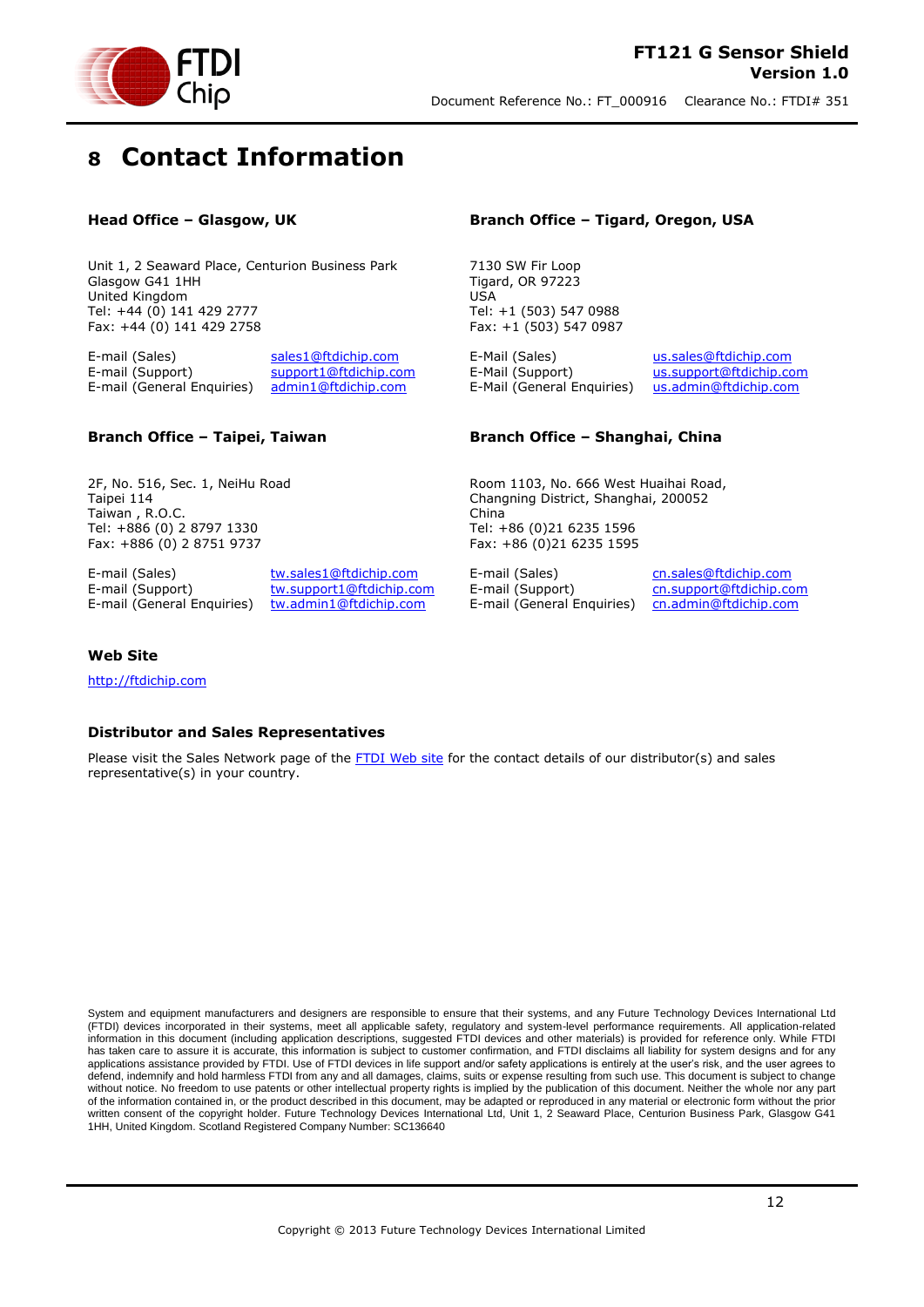

### <span id="page-12-0"></span>**Appendix A - References**

For module documentations, please refer to URL below:

#### FT121 datasheet

[http://www.ftdichip.com/Support/Documents/DataSheets/ICs/DS\\_FT121.pdf](http://www.ftdichip.com/Support/Documents/DataSheets/ICs/DS_FT121.pdf)

LIS331DLH G sensor datasheet datasheet <http://www.st.com/st-web-ui/static/active/en/resource/technical/document/datasheet/CD00213470.pdf>

Arduino Pro home page <http://arduino.cc/en/Main/ArduinoBoardPro>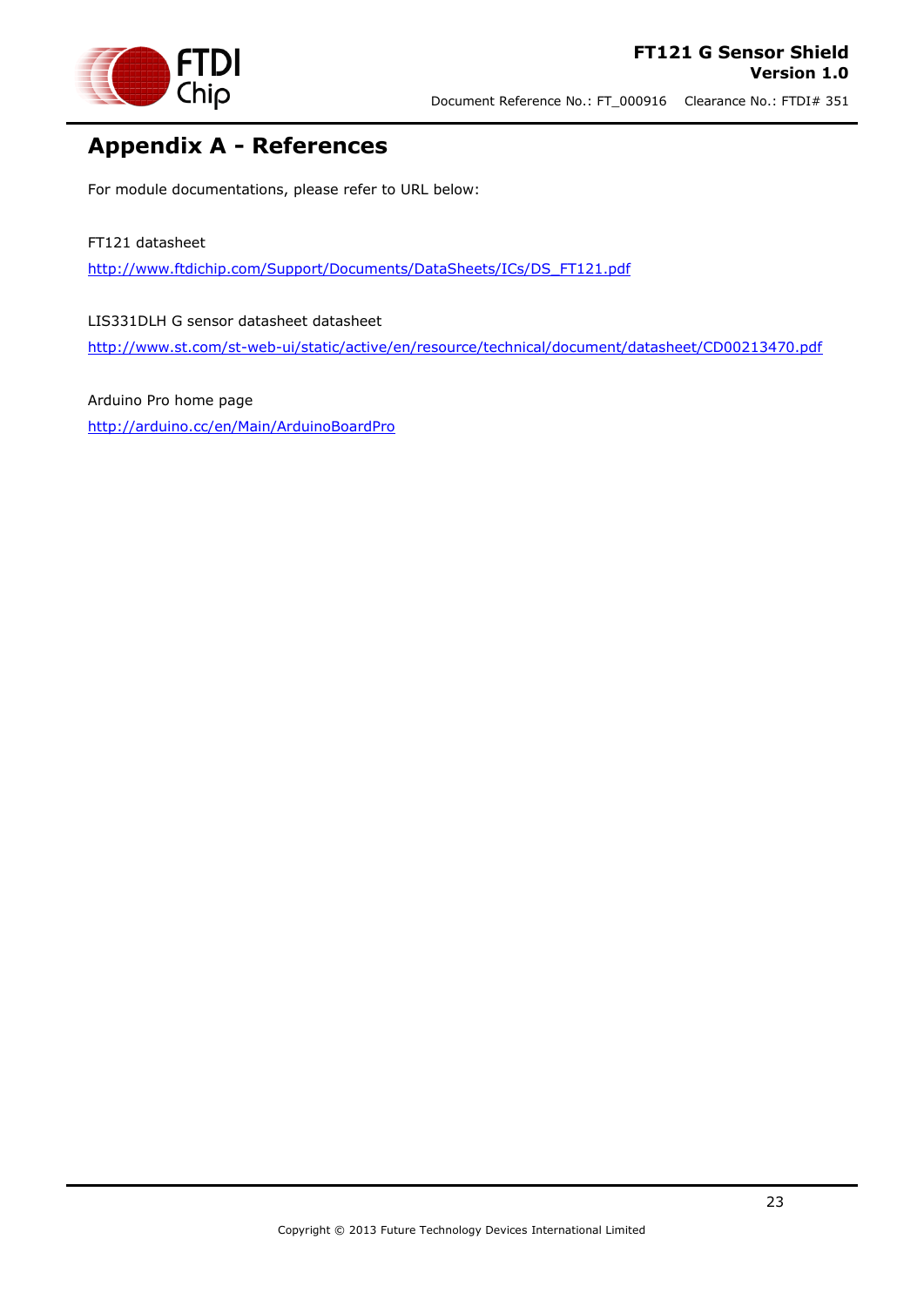

### <span id="page-13-0"></span>**Appendix B - List of Figures and Tables**

#### **List of Figures**

#### **List of Tables**